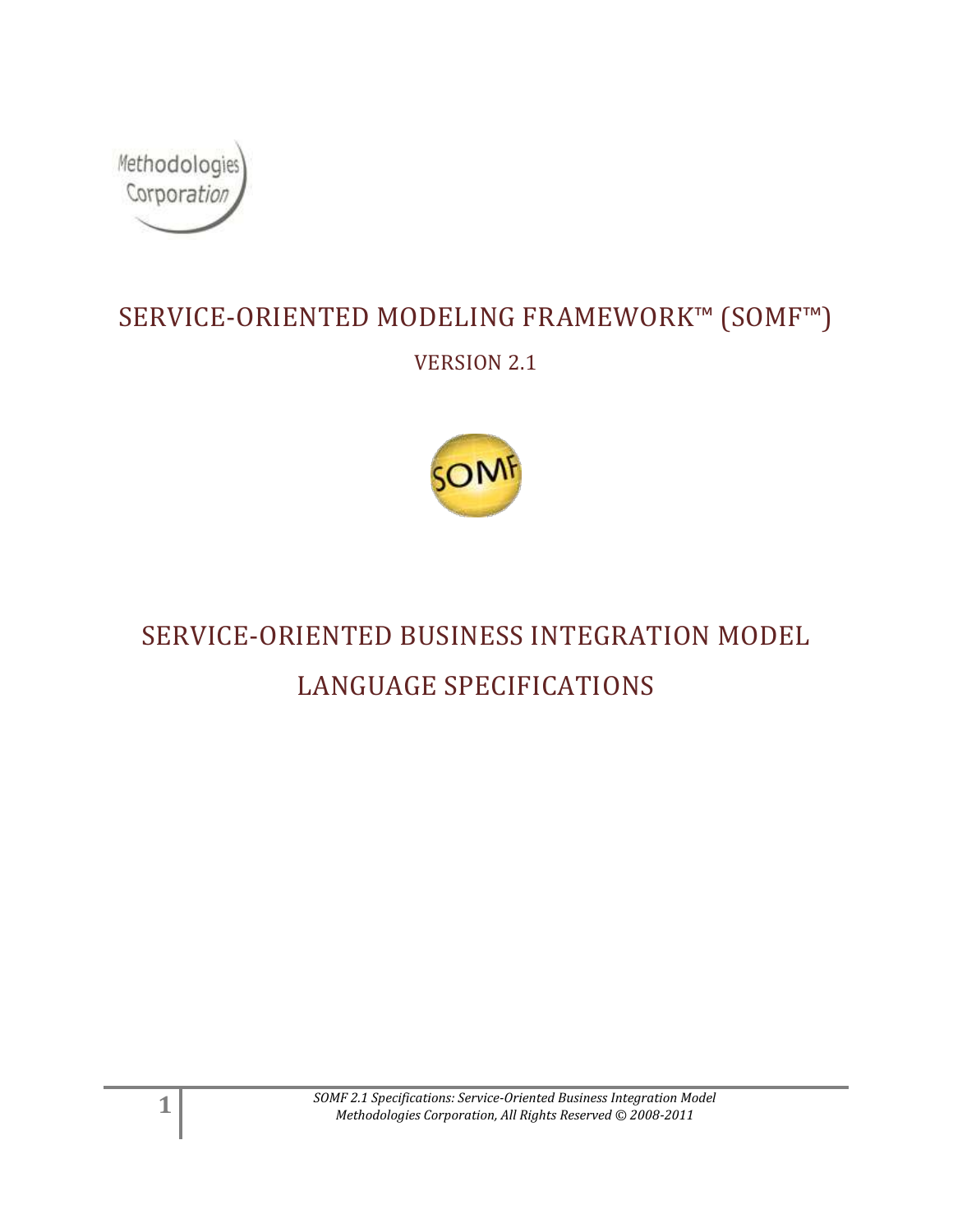## **TABLE OF CONTENTS**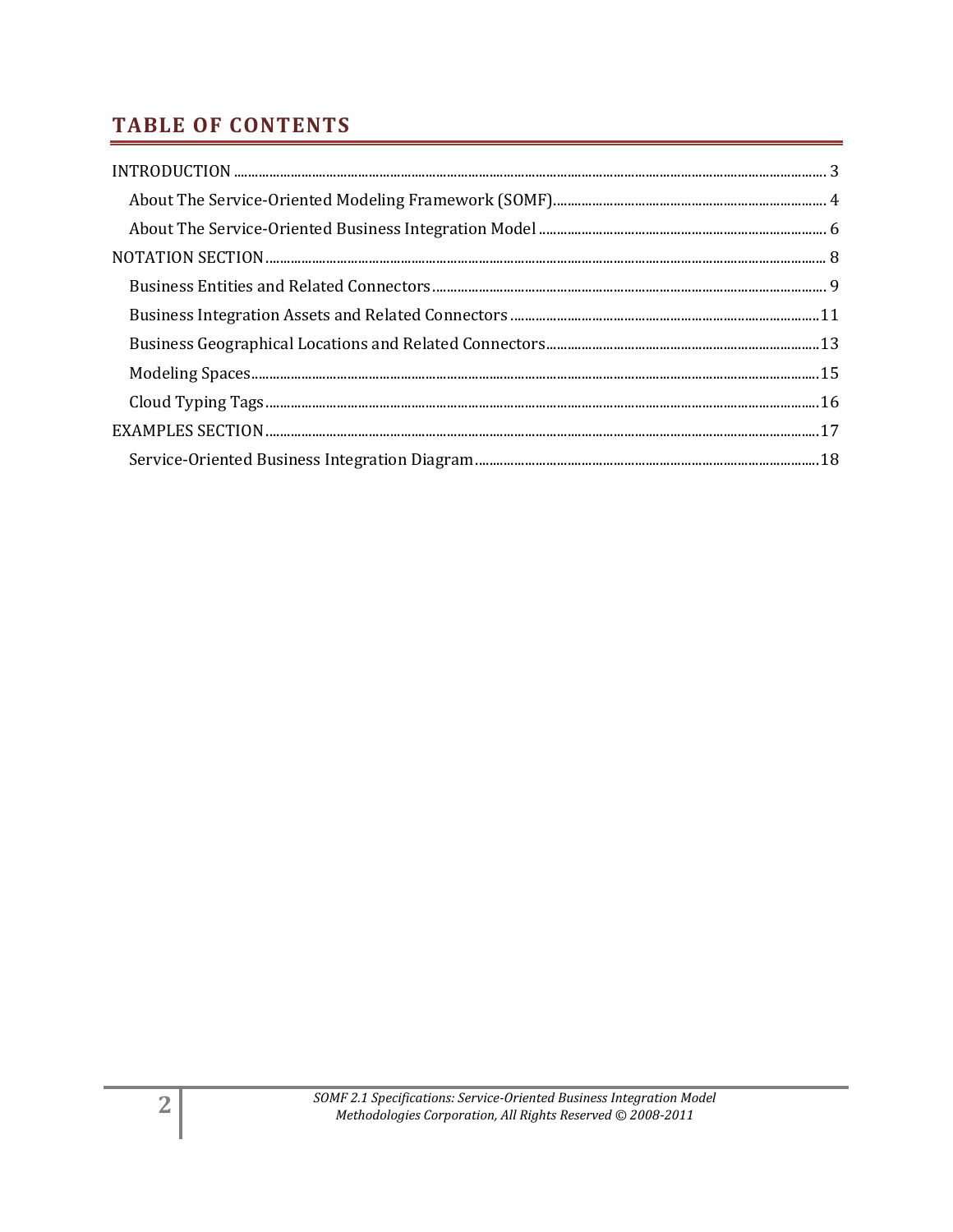<span id="page-2-0"></span>**INTRODUCTION**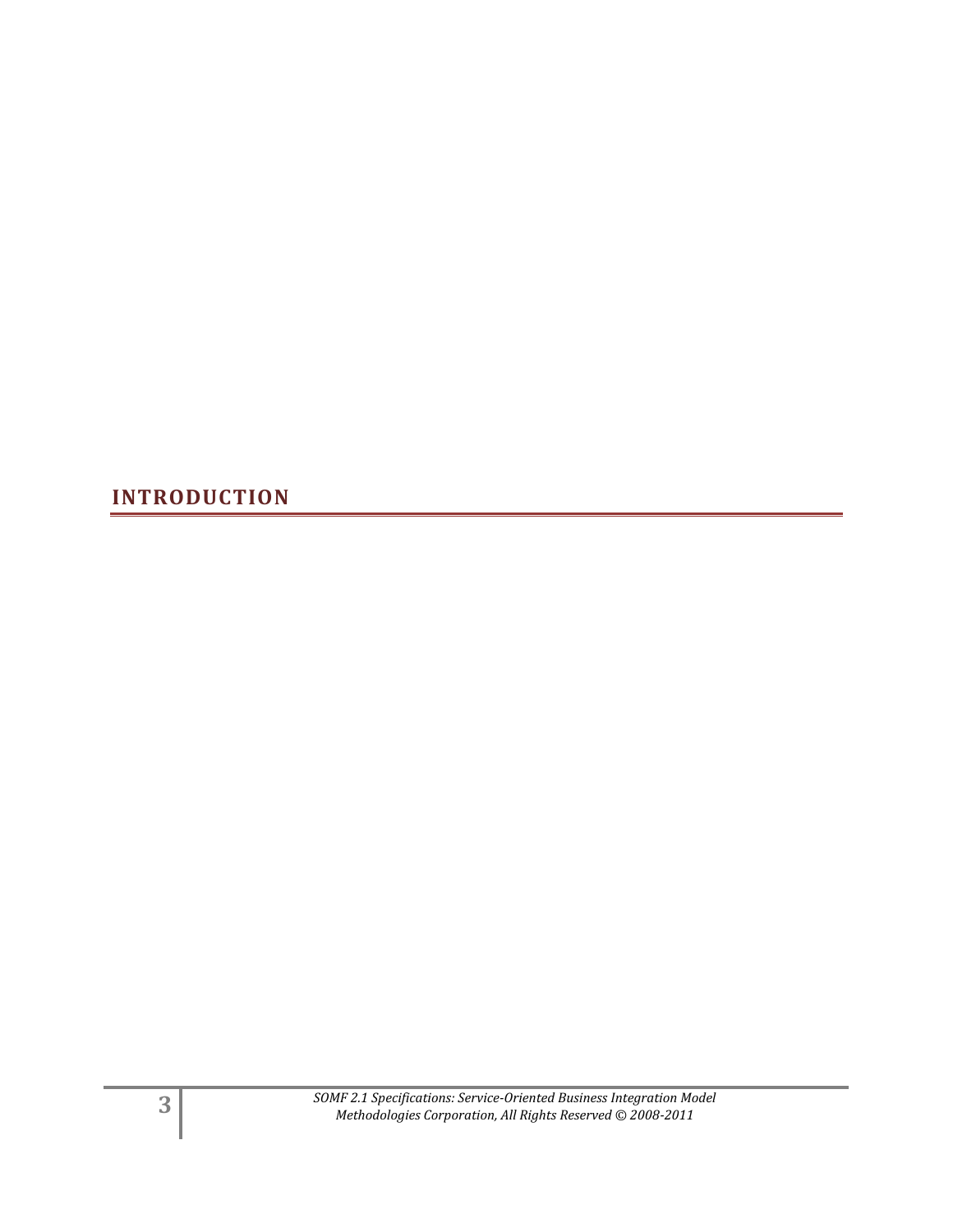#### <span id="page-3-0"></span>**ABOUT THE SERVICE-ORIENTED MODELING FRAMEWORK (SOMF)**

The service-oriented era has begun. New technologies have emerged to support the "service" notion that signifies, today more than ever, a shift in modern computing whose driving aspects are business imperatives and innovative technological implementations. The service paradigm is not a new concept; however, it emboldens the business perspective of every software development life cycle. Furthermore, unlike the objectoriented approach, which is founded to support modeling of object-based computer programming languages, the service-oriented modeling framework embodies distinct terminology to foster loose coupling of software assets, reuse of software components, acceleration of time-to-market, reduction of organizational expenditure, and more.

#### SUPPORTING THE SERVICE-ORIENTED MODELING NOTION

Thus, to support service-oriented modeling activities, SOMF depicts the term "service" as a holistic entity that may encapsulate business requirements, and from a technological perspective, is identified with a software component. This organizational software entity, namely a "service" that is subject to modeling activities, may be any software construct that the enterprise owns, such as an application, software system, system software, Web service, software library, store procedure, database, business process, enterprise service bus, object, cloud computing service, and more.

#### SO WHAT IS SOMF?

SOMF is a model-driven engineering methodology whose discipline-specific modeling language and best practices focus on software design and distinct architecture activities employed during stages in the software development life cycle. Moreover, architects, analysts, modelers, developers, and managers employ SOMF standalone capabilities or mix them with other industry standard modeling languages to enrich the language syntax, set software development priorities during life cycle stages, and enhance the 360<sup>°</sup> software implementation view.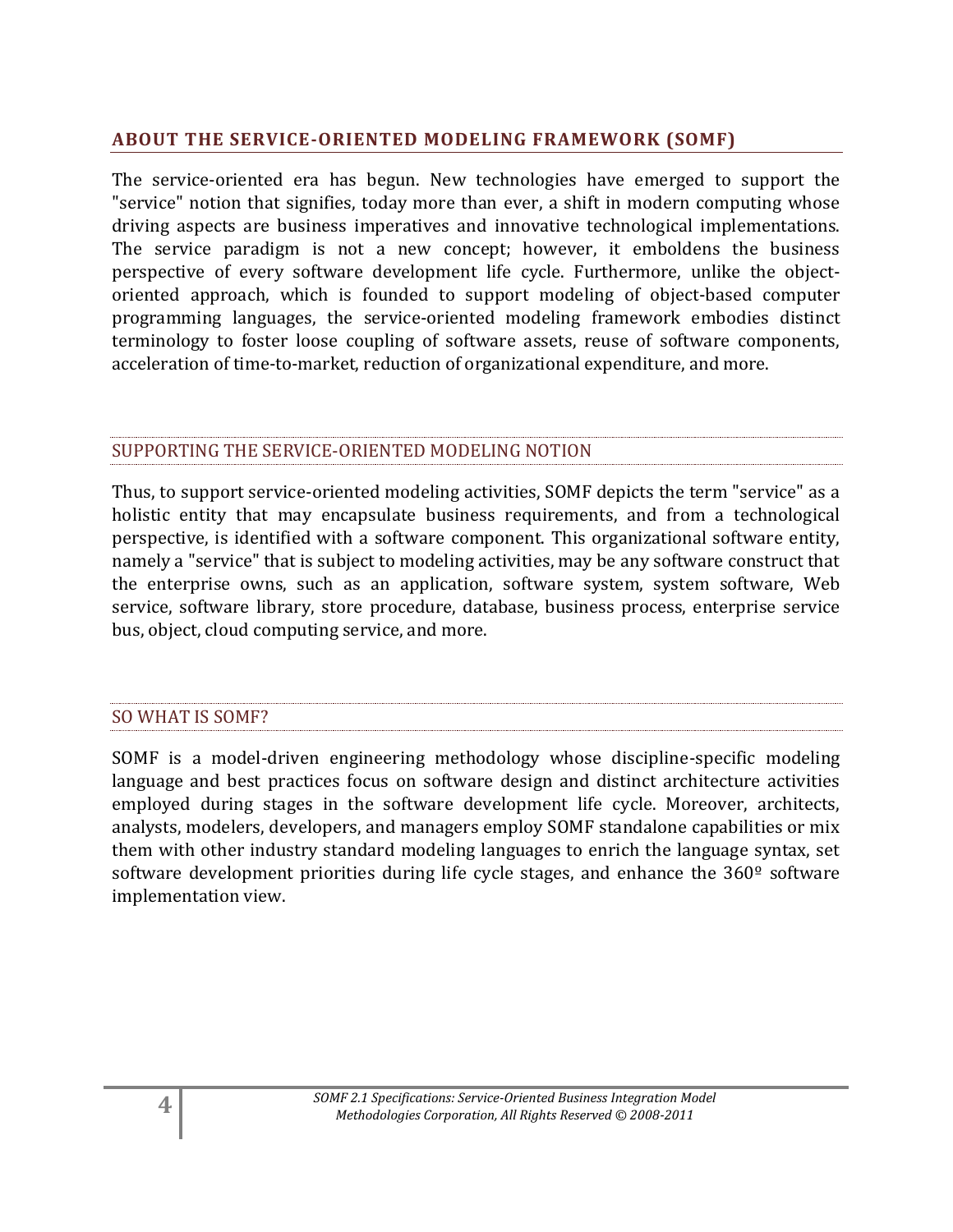#### SOMF DISCIPLINES AND MODELS

SOMF offers a 360º view of any software development life cycle, starting at the conceptualization phase, supporting design and architecture activities, and extending modeling best practices for service operations in a production environment. To achieve these underpinning milestones, six distinct software development disciplines offer corresponding models whose language notation guides practitioners as they design, architect, and support a service ecosystem:

- 1. Service-Oriented Conceptualization Model
- 2. Service-Oriented Discovery and Analysis Model
- 3. Service-Oriented Business Integration Model
- 4. Service-Oriented Logical Design Model
- 5. Service-Oriented Software Architecture Model
- 6. Cloud Computing Toolbox Model

#### MODELING GENERATIONS

SOMF diagrams support three chief modeling generations, each of which shows a different time perspective of a software life cycle. These views help practitioners to depict business and architectural decisions made at any time during the life span of a software product:

- 1. *Used-to-Be*. Design and architecture *past state* of a software product and its related environment that were deployed, configured, and operated in production
- 2. *As-Is*. Design and architecture *current state* of a software product and its corresponding environment that are being operated in production
- 3. *To-Be*: Design and architecture *future state* of a software product and its associated environment that will be deployed, configured, and operated in production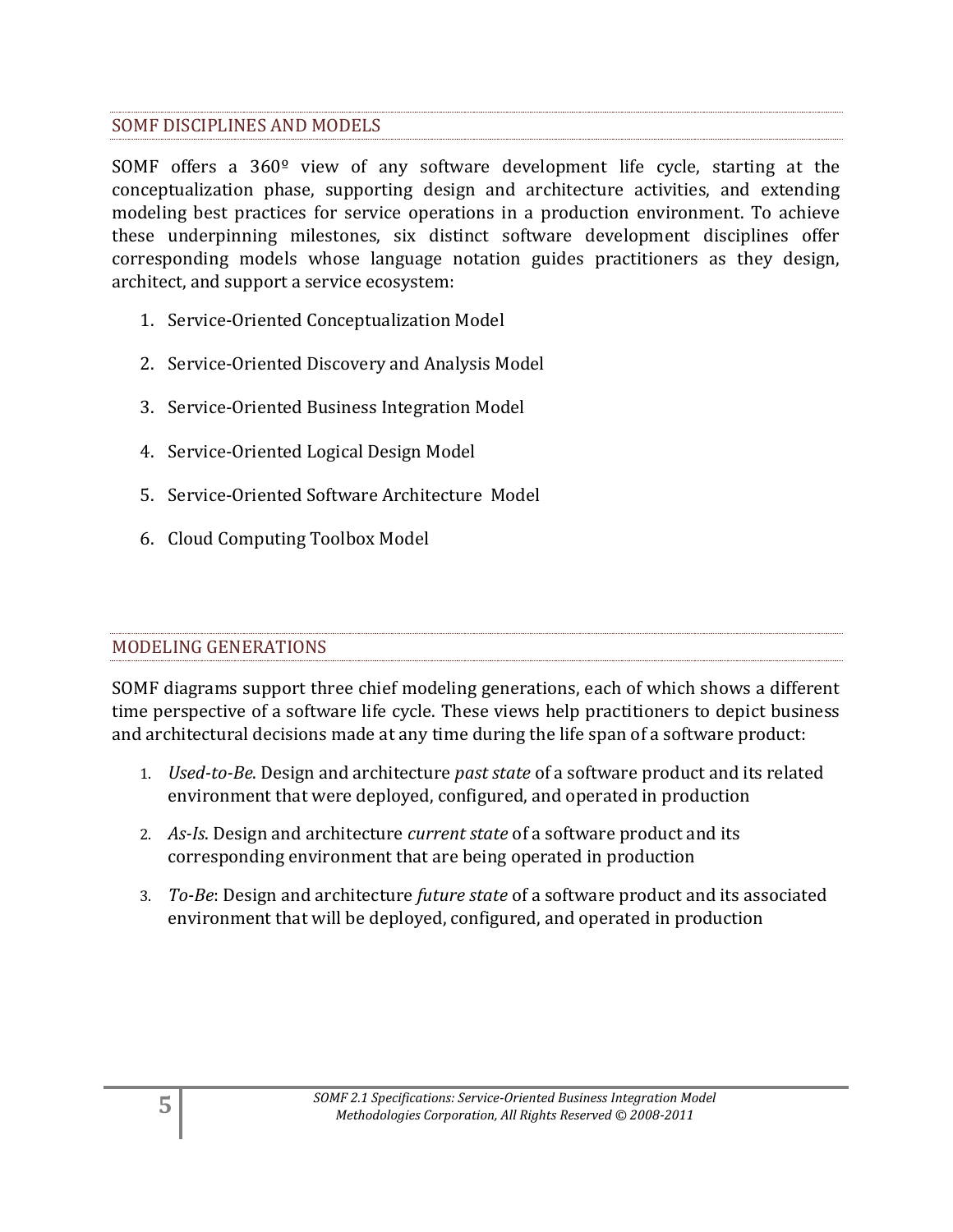#### <span id="page-5-0"></span>**ABOUT THE SERVICE-ORIENTED BUSINESS INTEGRATION MODEL**

The Service-Oriented Business Integration Model offers best practices and a modeling language to facilitate the integration of services with business domains. The term domain identifies any business organization, line of business, business occupation, department, division, or business partner that plans to employ services to automate business operations. Furthermore, the business integration language encourages practitioners to study their organization's business model, strategies, and business geographical distribution to promote loosely coupled architecture and increase software reuse.

In recent years, business architecture and business analysis have become dominant practices that both meet business imperatives and drive major technical architectures in the organization. By adopting the service-oriented paradigm, these practices foster integration of services with organizational business structures such as layers and tiers.

Consider the chief benefits of the Service-Oriented Business Integration Model language:

Integrating services with organization business domains, such as lines of business,

departments, divisions, and business partners

- Categorizing and cataloging business architectures
- Classifying and cataloging technical architectures
- Studying granularity aspects of business entities
- Understanding organizational business ownership and sponsorship
- Facilitating an efficient service-oriented funding system
- Aligning business and IT operations
- Aligning business architecture and technical architecture
- Studying organizational business structure: business layers and tiers
- Understanding contextual business architecture
- Learning about organizational business distribution
- Establishing service distribution strategies in the organization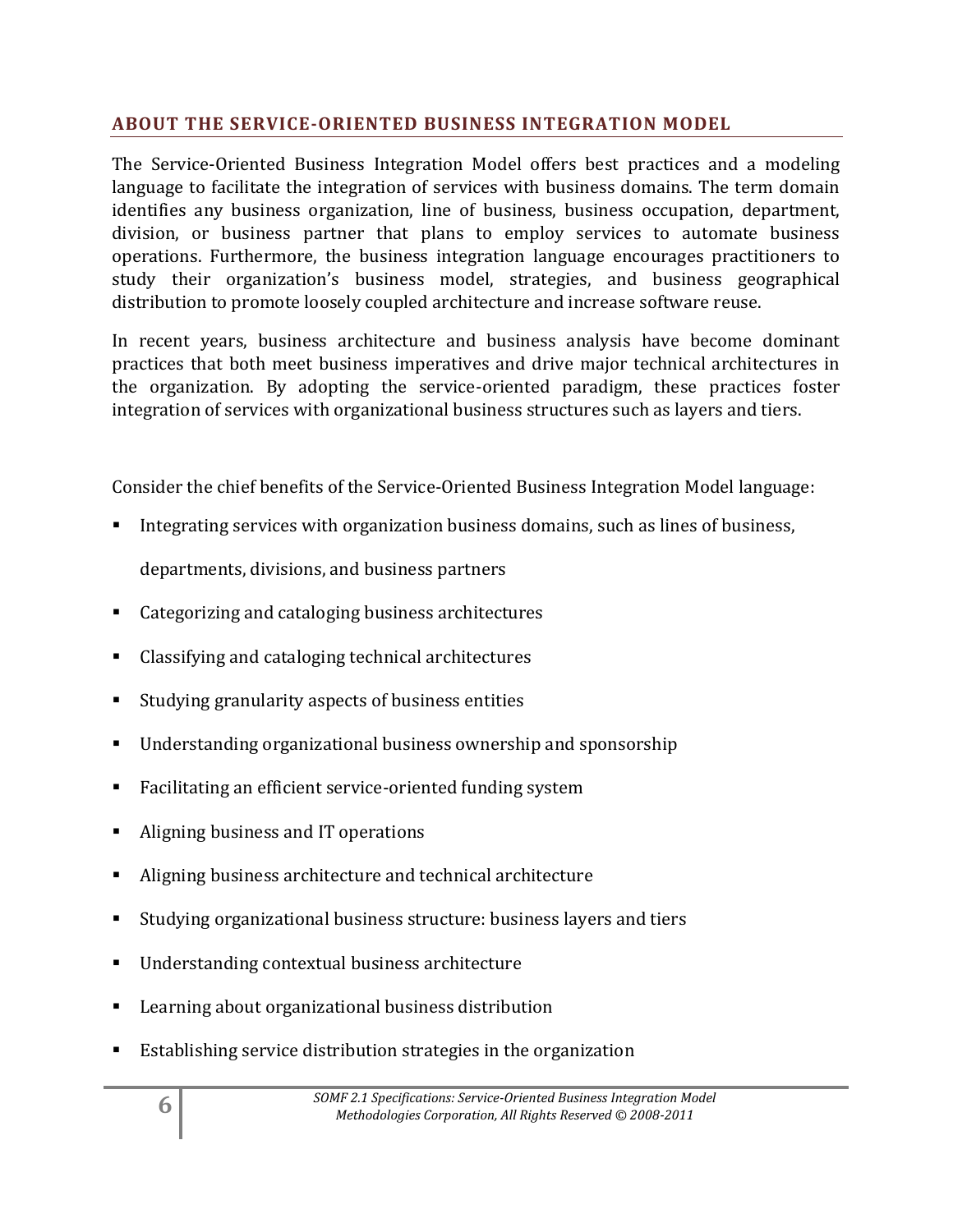- **Encouraging software reuse**
- **Fostering software asset consolidation**
- Alleviating interoperability challenges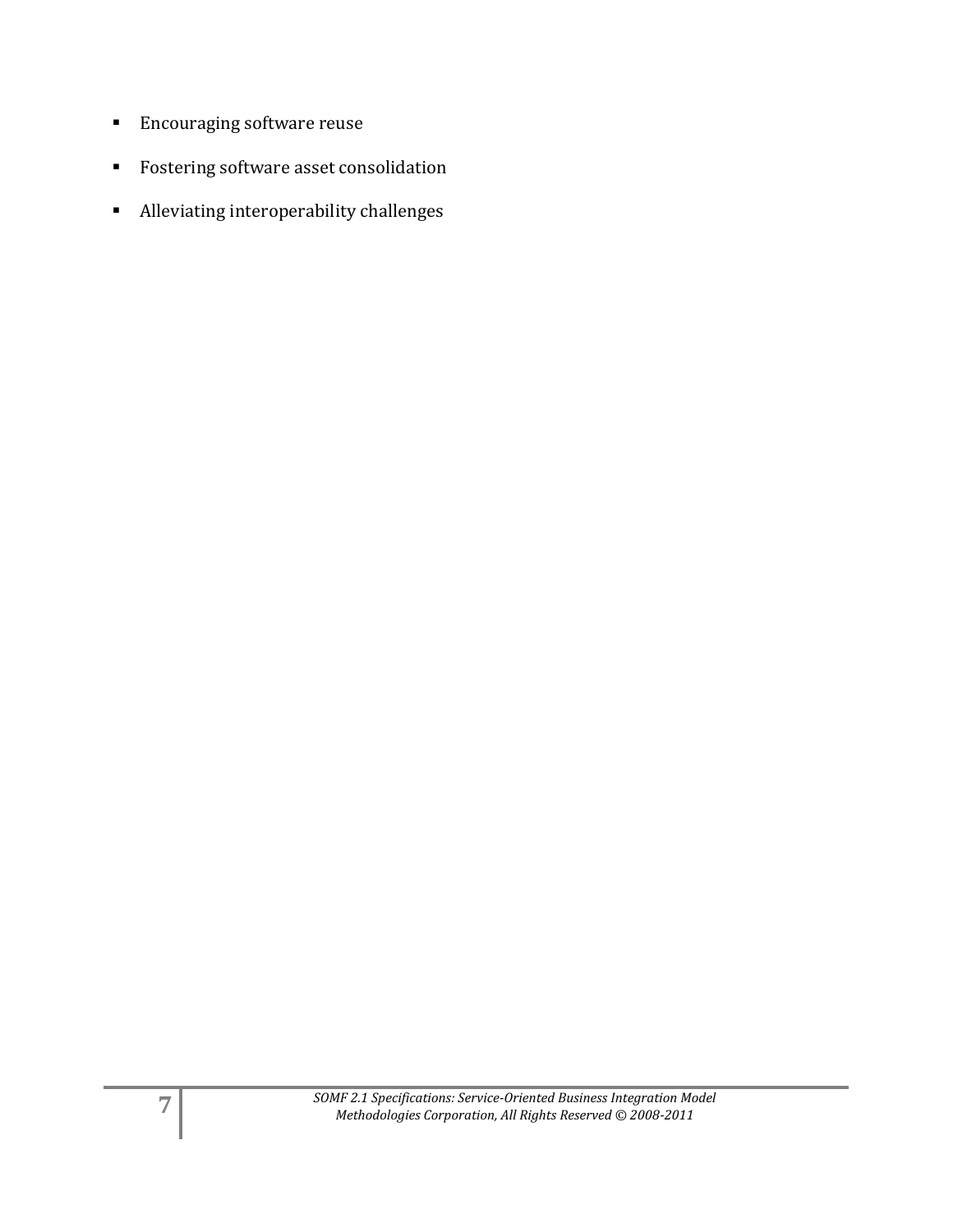<span id="page-7-0"></span>**NOTATION SECTION**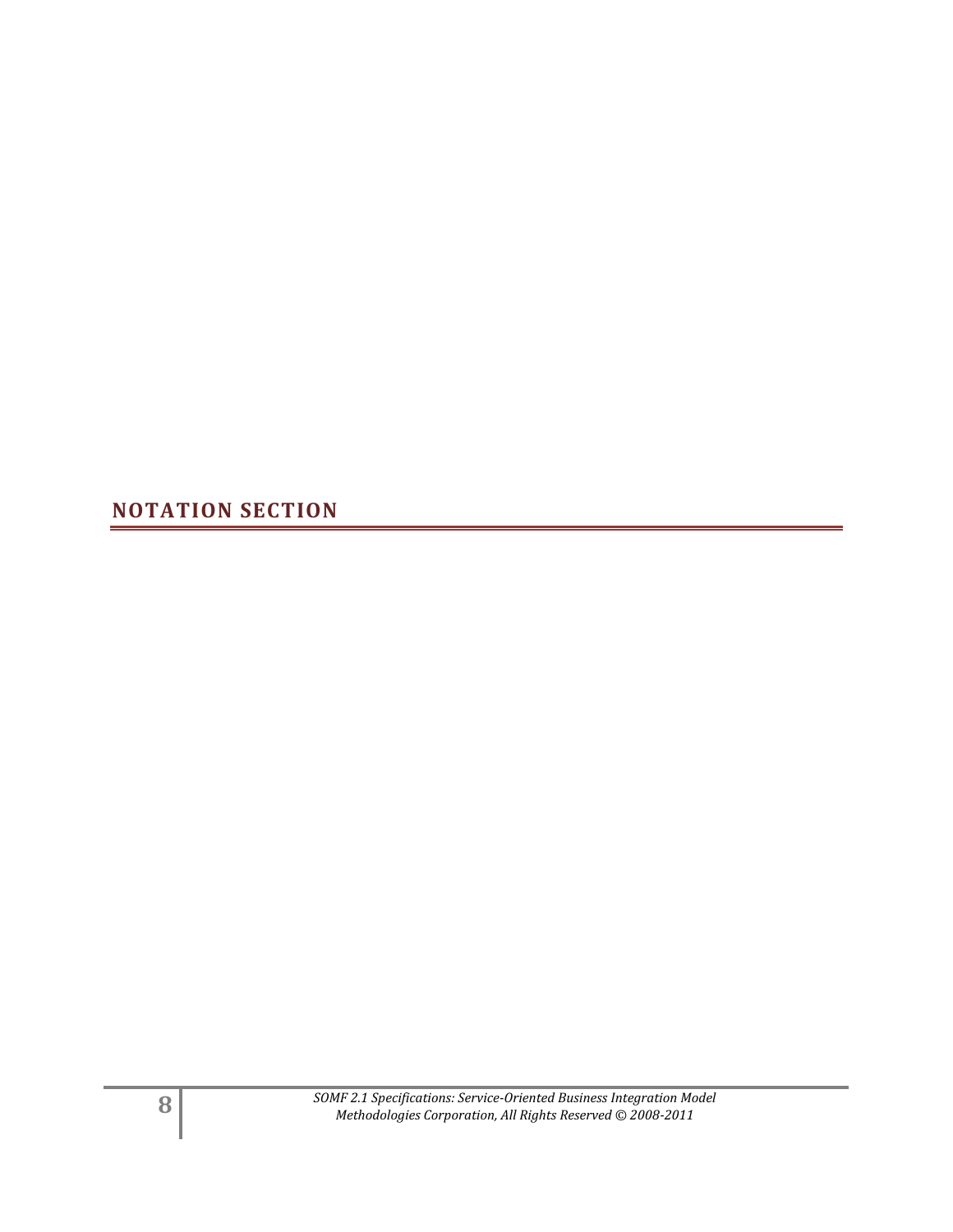### <span id="page-8-0"></span>**BUSINESS ENTITIES AND RELATED CONNECTORS**

A business entity and a business tier, as illustrated in Figure 1, identify the core structure of any organization. These are also the building blocks of the Service-Oriented Business Integration diagram (refer to the Examples Section). The depicted connectors are used to show aggregation of one business entity into the other. For example, a Business Domain Cluster contains one or more Business Domains. Similarly, one or more Business Tiers can reside in a Business Tier Cluster.



FIGURE 1: BUSINESS ENTITIES AND RELATED CONNECTORS

- *Business Domain.* Identifies a line of business, business expertise, business occupation, department, division, or business partner
- *Business Domain Cluster.* A group of related business domains that share common business requirements and processes
- *Business Tier.* A geographically distributed business entity that may contain one or more business domains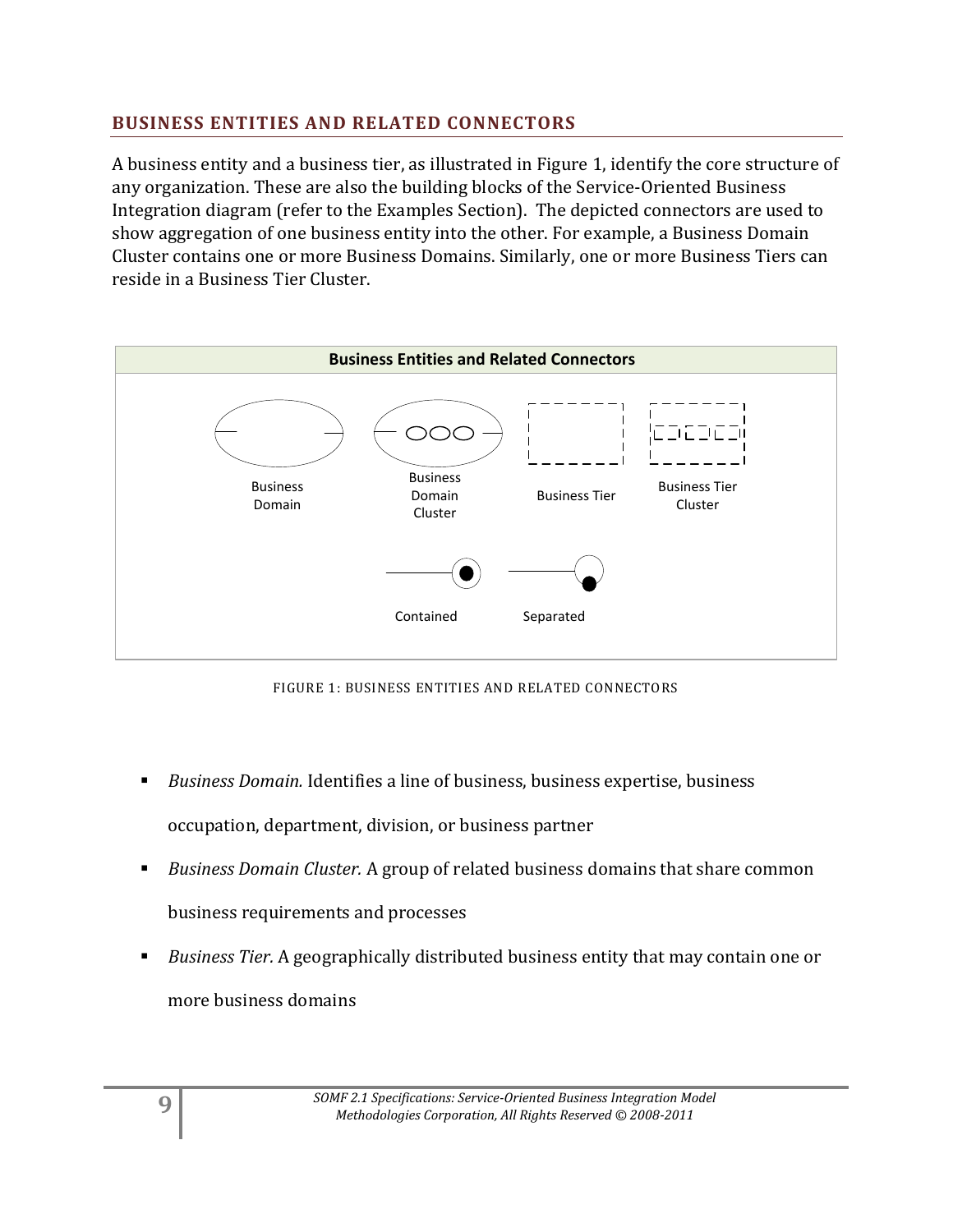- *Business Tier Cluster.* A group of related and distributed geographical business tiers that collaborate to provide an enterprise solution
- *Contained.* A connector that identifies an aggregation of a Business Domain within a Business Domain, or a business domain within a Business Tier
- *Separated.* A connector that indicates a separation of an aggregated child Business Domain from a parent Business Domain, or parting a Business Domain from a Business Tier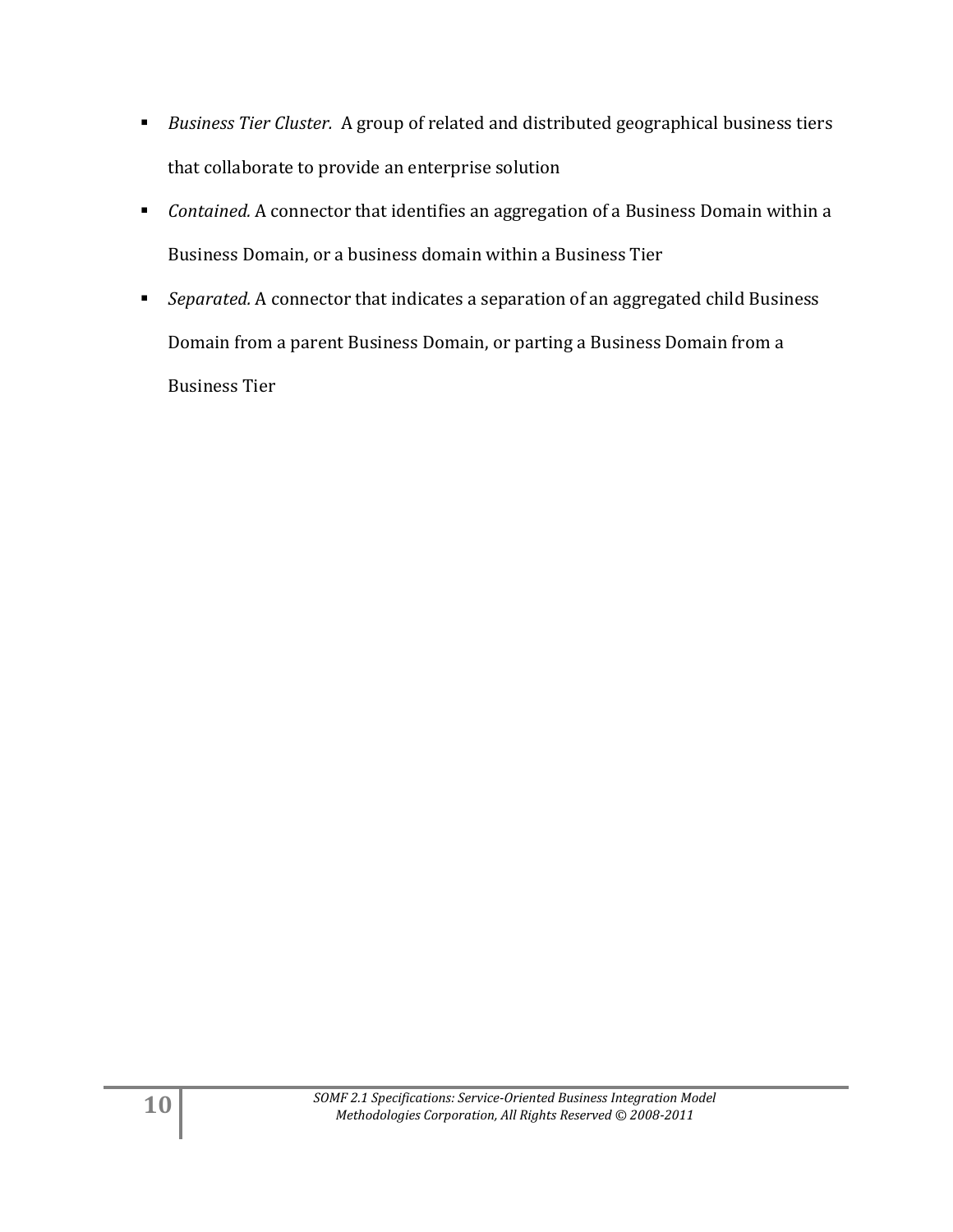#### <span id="page-10-0"></span>**BUSINESS INTEGRATION ASSETS AND RELATED CONNECTORS**

Figure 2 illustrates business integration assets (services and consumers) and affiliated connectors used by practitioners to create a Service-Oriented Business Integration diagram (view diagram examples in the Examples Section). This diagram identifies integration opportunities of services or consumers with the business entities discussed in the previous section. In addition, business architecture and business analysis practices drive this initiative. Therefore, the depicted integration assets are analysis entities that are also used in the Service-Oriented Discovery and Analysis Model.



FIGURE 2: INTEGRATION ASSETS AND RELATED CONNECTORS

- *Service Stereotype.* A generic service that does not identify any particular service structure pattern
- *Analysis Atomic Service.* A fine-grained service that is impractical to decompose because of its suggested limited capabilities or processes
- *Analysis Composite Service.* A coarse-grained service comprised of internal finegrained atomic or composite services, forming hierarchical parent-child associations
- *Analysis Service Cluster.* An association of services grouped by related business or
	- technical processes that collaborate to offer solutions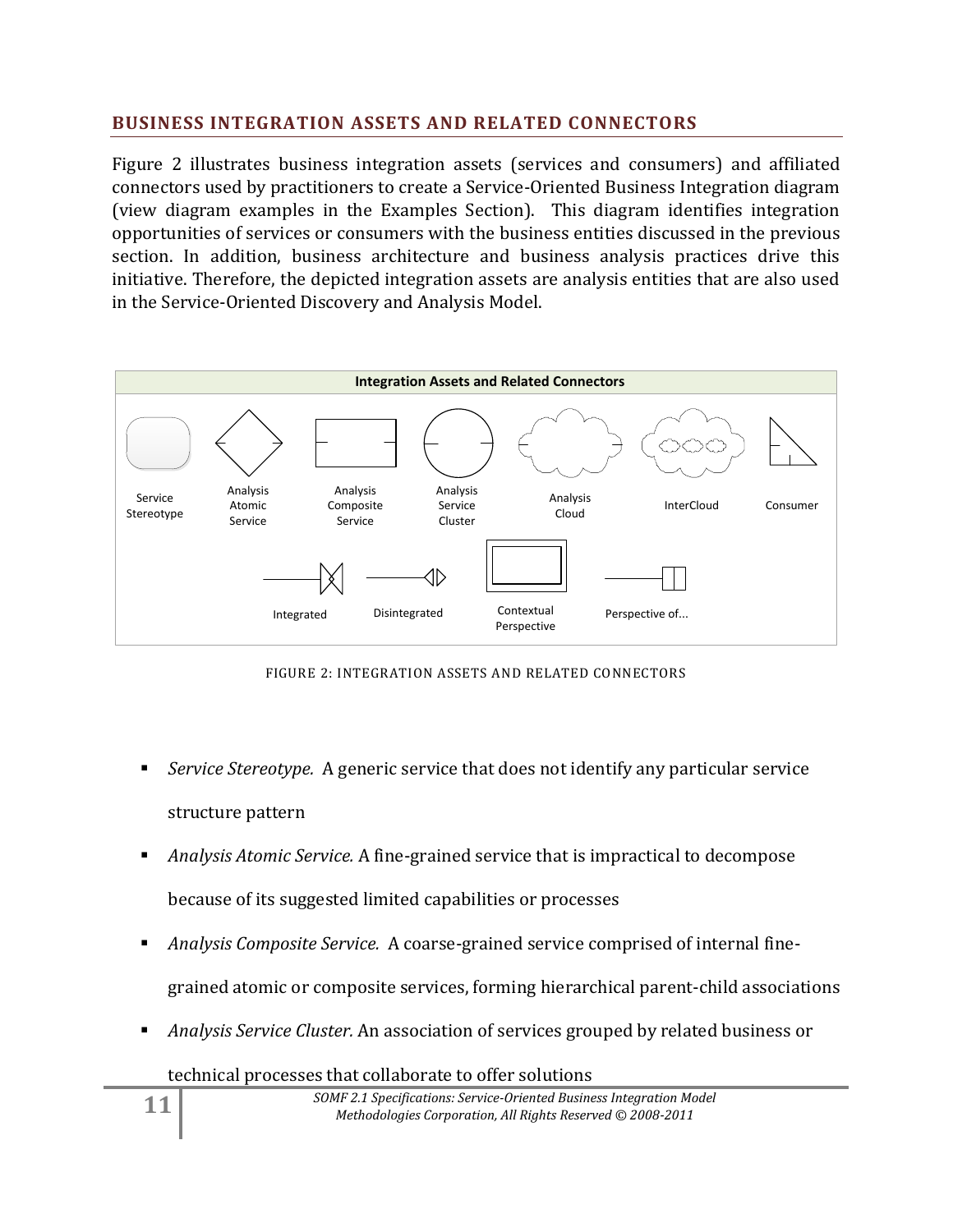- *Analysis Cloud.* Represents a collection of analysis services in three different categories: Software as Service (SaaS), Platform as Service (PaaS), and Infrastructure as Service (IaaS). Additional types can be added on demand
- *InterCloud.* Represents the term "cloud-of- clouds." A superior cloud that identifies a group of related clouds, working together to offer collaborative solutions
- *Consumer.* Any entity that is identified with service consumption activities. This definition may include consuming applications or services
- *Contextual Perspective.* A tag that identifies a semantic integration of a service with its corresponding Business Domain
- *Perspective of....* A connector that links a Business Domain to a Contextual Perspective. A service can be linked to this Contextual Perspective element to denote a semantic integration between the service and the Business Domain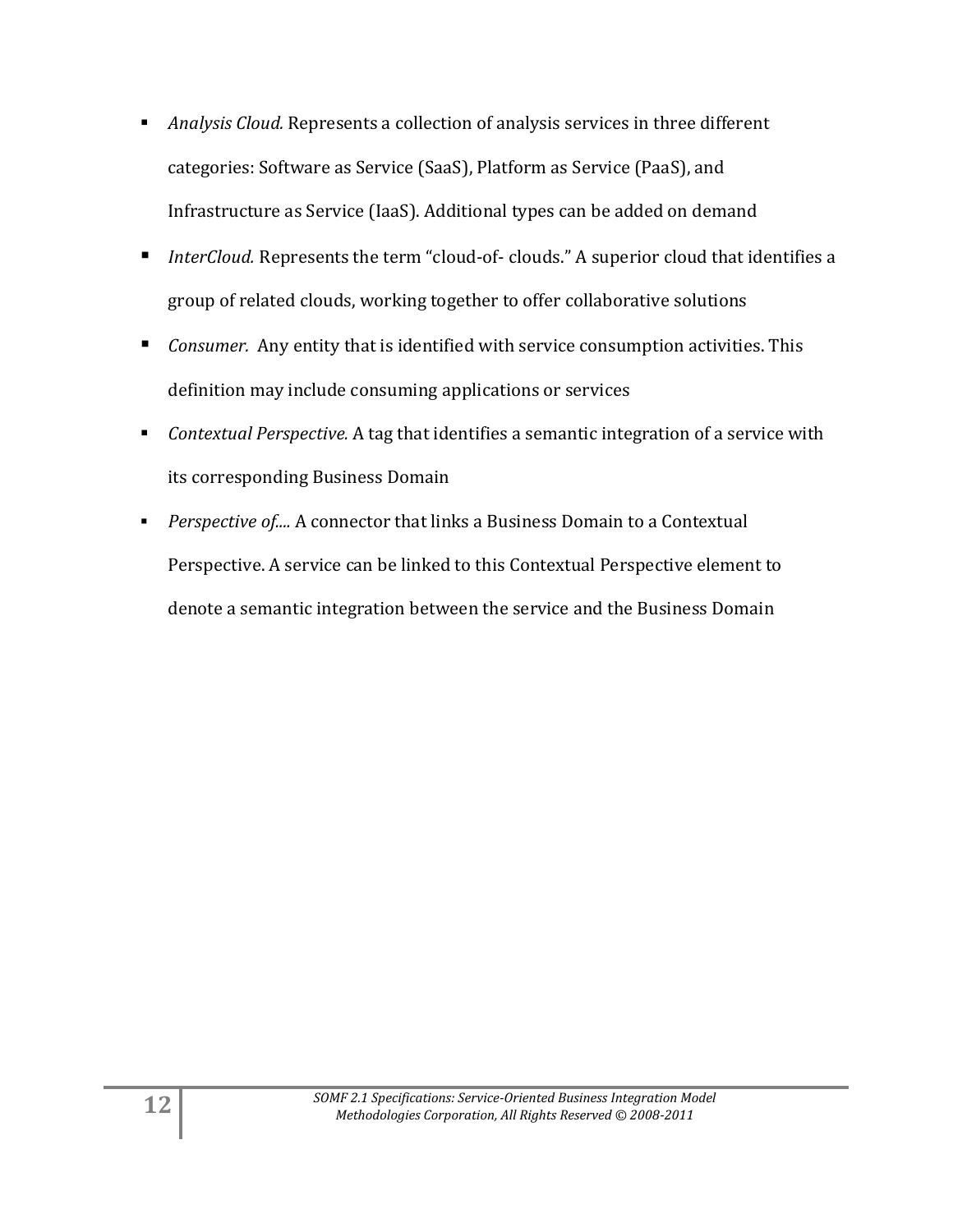## <span id="page-12-0"></span>**BUSINESS GEOGRAPHICAL LOCATIONS AND RELATED CONNECTORS**

A business organization may be distributed across continents, business regions, or zones. This structural separation of business units or sub-organizations can be communicated in a Service-Oriented Business Integration diagram (refer to the Examples Section to view a related example). Use the elements illustrated in Figure 3 to construct a geographical distribution scheme of business domains and tiers to facilitate the integration of services with their corresponding lines of business or business organizations.



FIGURE 3: BUSINESS GEOGRAPHICAL LOCATIONS AND RELATED CONNECTORS

- *Business Continent.* The largest geographical boundary of a business operation, such as Europe or Asia
- *Business Region.* An area that is defined in a Business Continent, such as US Northeast or Midwest
- *Business Zone:* An area that is defined in a Business Region, such as Northeast New England or Middle Atlantic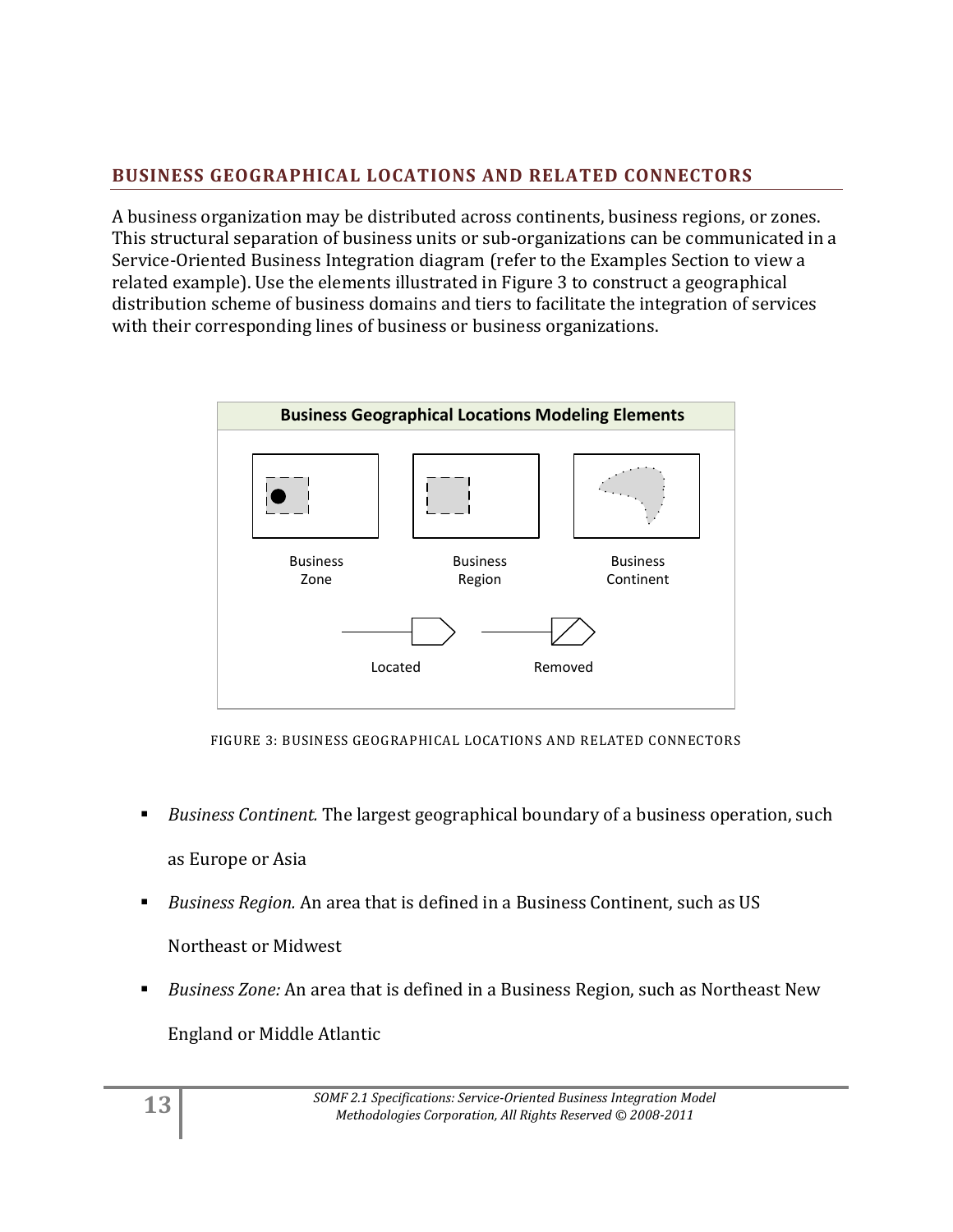- *Located:* Denotes an aggregation of a Business Region within a Business Continent, Business Zone within a Business Region, or Business Domain within a Business Zone
- *Removed.* Identifies separation of a Business Region from a Business Continent, Business Zone from a Business Region, or Business Domain from a Business Zone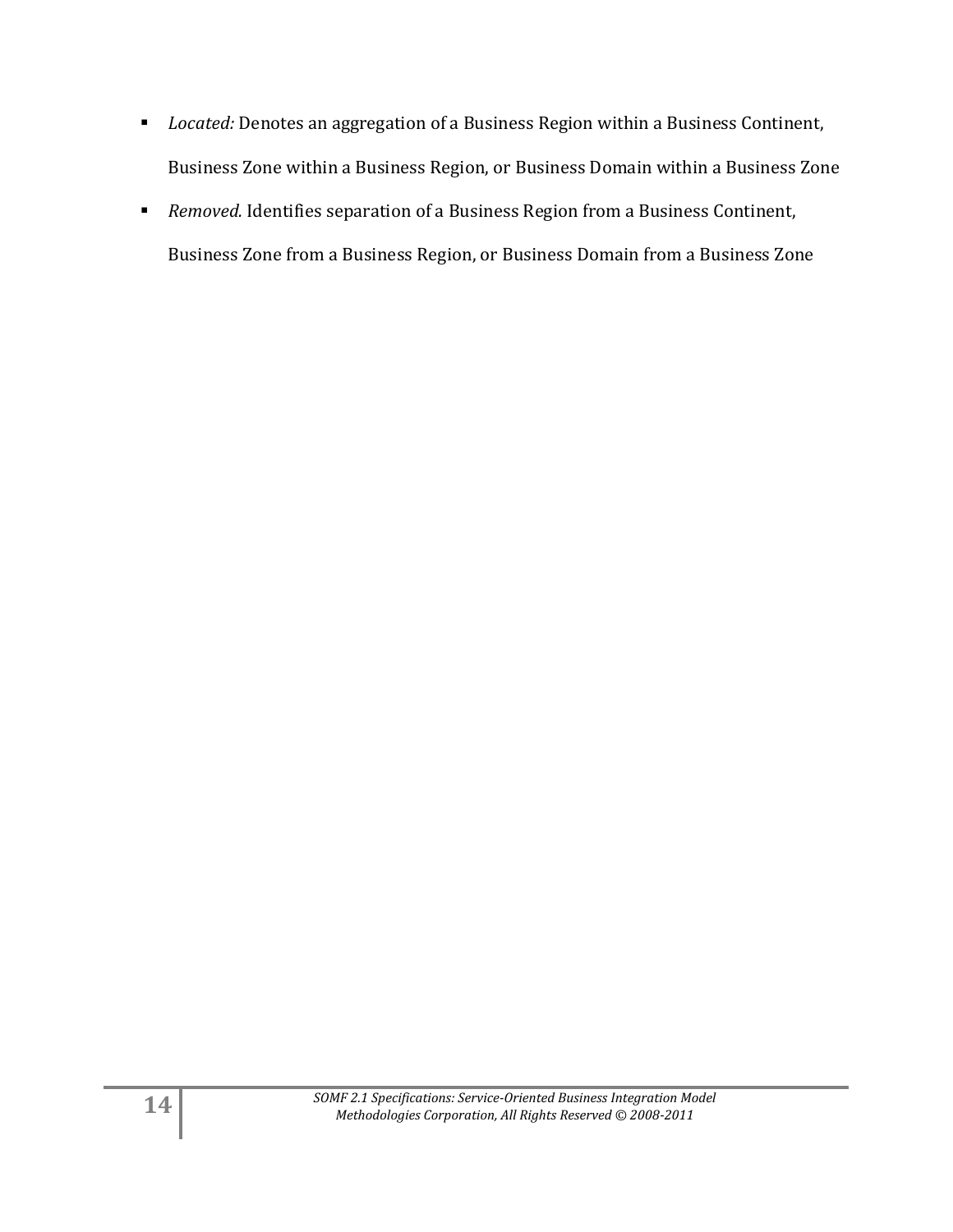#### <span id="page-14-0"></span>**MODELING SPACES**

A modeling space (illustrated in Figure 4) is a defined area in which modeling activities take place. This area also identifies boundaries of organizations, and containment scope of services, service clusters, or cloud computing environments.



FIGURE 4: MODELING SPACES

- *Service Containment Space.* An area that identifies the aggregated child services contained in a parent composite service or service cluster. This space can also define any collaboration of grouped services that is gathered to offer a solution
- *IntraCloud Space.* A modeling area that depicts services that operate in a cloud
- *ExtraCloud Space.* A modeling area that depicts services that operate outside of a cloud
- *Organizational Boundary.* A computing area of an organization, such as a division, department, company, partner company, consumer, or community
- *Intersected Region.* A common space to two or more intersecting composite, compounded, cluster, or cloud entities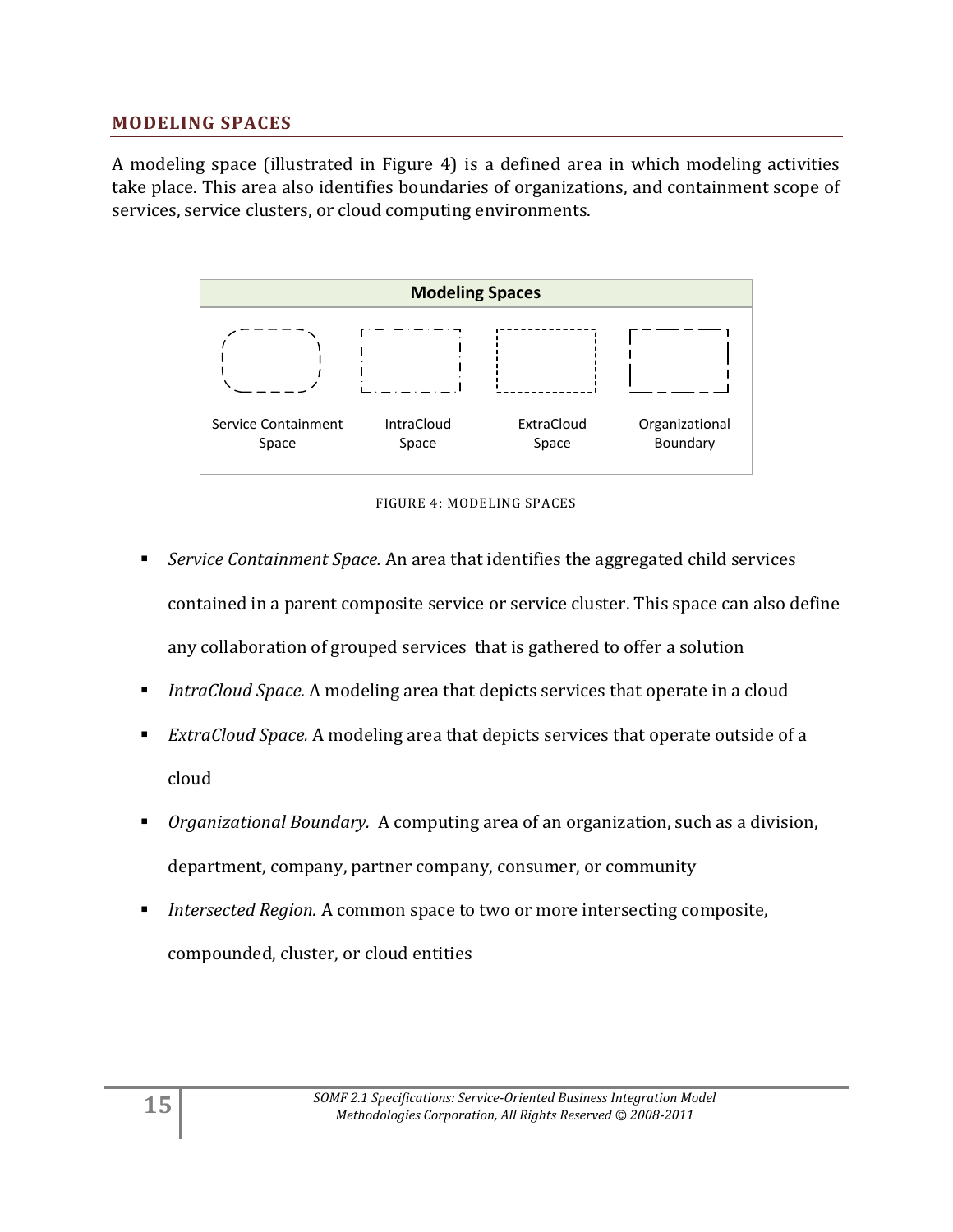### <span id="page-15-0"></span>**CLOUD TYPING TAGS**

If a project or an architecture initiative involves cloud computing modeling activities, any individual cloud requires typing. The term "typing" pertains to cloud categorization to help understand the design model that is applied to a production environment. Tagging a cloud by the proper tag (illustrated in Figure 5) also indicates the types of consumers allowed to utilize a cloud facility and its offered services.



#### FIGURE 5: CLOUD TYPING TAGS

- *Public Cloud Tag.* Identifies a cloud that is maintained by an off-site party service provider that offers configurable features and deployments charged to subscribed Internet consumers
- *Private Cloud Tag:* Indicates a cloud of services that is sponsored, maintained, and operated by an organization, available only on private networks, and utilized exclusively by internal consumers
- *Community Cloud Tag.* Identifies a cloud whose services are consumed by two or more organizations that share similar business or technical requirements
- *Hybrid Cloud Tag.* Depicts a cloud that combines the properties of two or more cloud types described on this list
- *Blank Tag.* Additional tags can be defined on demand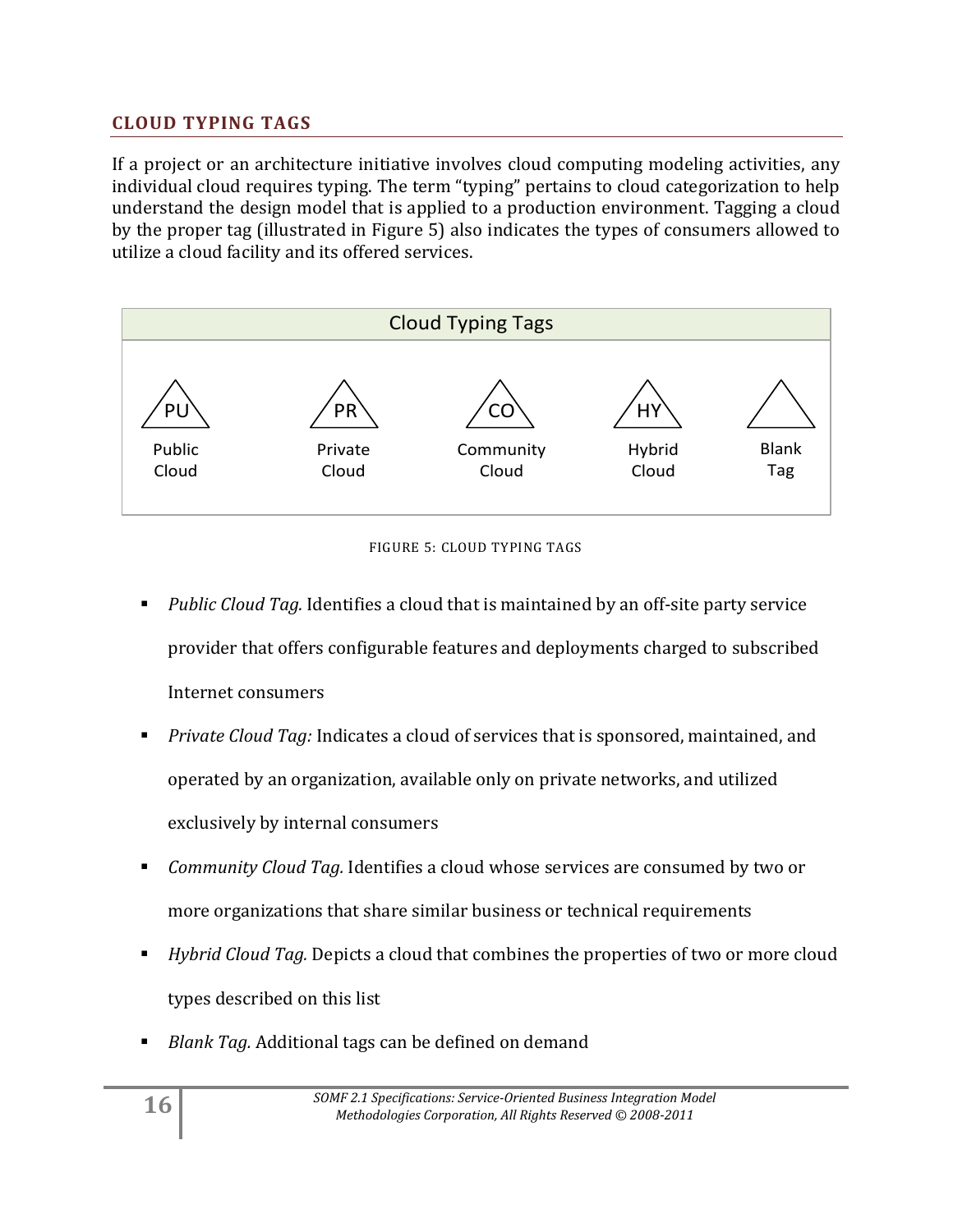<span id="page-16-0"></span>**EXAMPLES SECTION**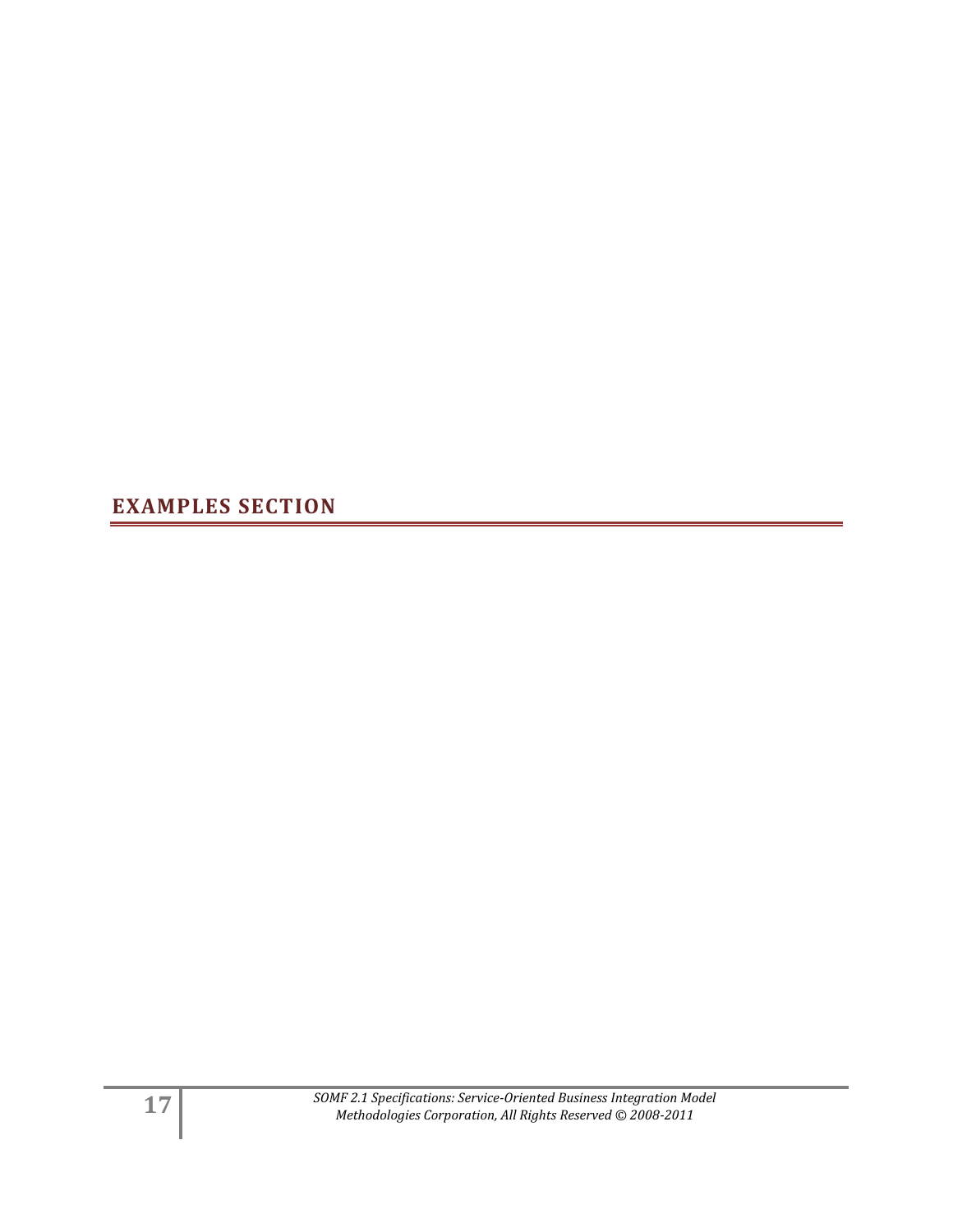#### <span id="page-17-0"></span>**SERVICE-ORIENTED BUSINESS INTEGRATION DIAGRAM**

As mentioned in the Specification Section, a Service-Oriented Business Integration diagram illustrates integration opportunities between a Business Domain with a service, a group of services, or a cloud of services. This domain can be distributed to geographical locations and span across continents, regions, or zones.

Furthermore, a Service-Oriented Business Integration diagram enables two types of integrations: structural and contextual. The former is about incorporating a service with a particular business domain after organizational structure and geographical distribution of business have been studied and understood. The latter is affiliated with a semantic integration, by which services and domains join to provide a solution driven by business imperatives, such as management requirements, human resource necessities, customer preferences, market and client segmentation studies, marketing issues, and more.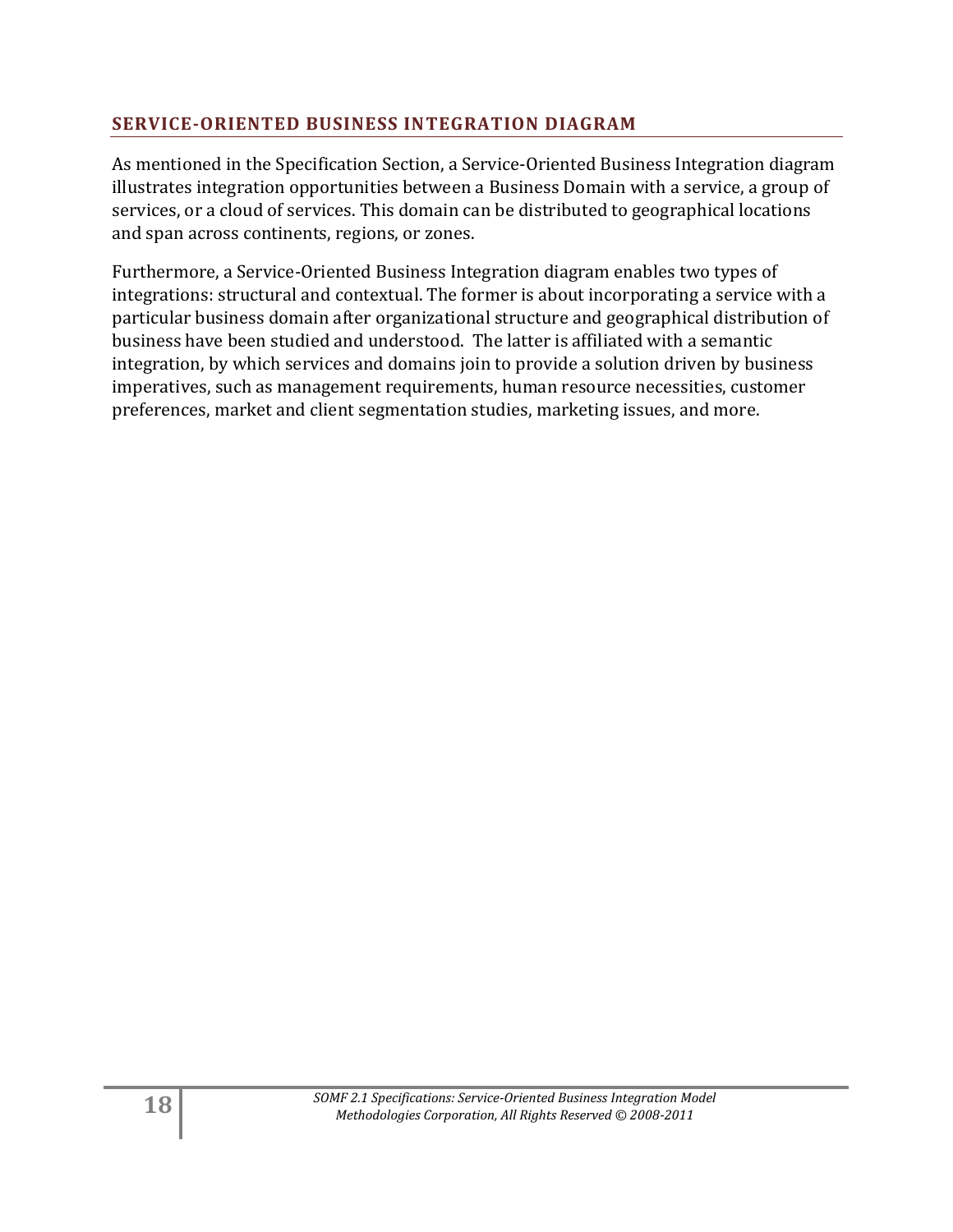| SERVICE-ORIENTED BUSINESS INTEGRATION DIAGRAM (FIGURE 6) |  |
|----------------------------------------------------------|--|

- a. Business domains: Loan Processing Domain, Risk Assessment Domain, Credit Verification Domain
- b. Connectors: Contained



FIGURE 6: CREATING A HIERARCHICAL STRUCTURE OF THREE BUSINESS DOMAINS USING THE "CONTAINED" CONNECTOR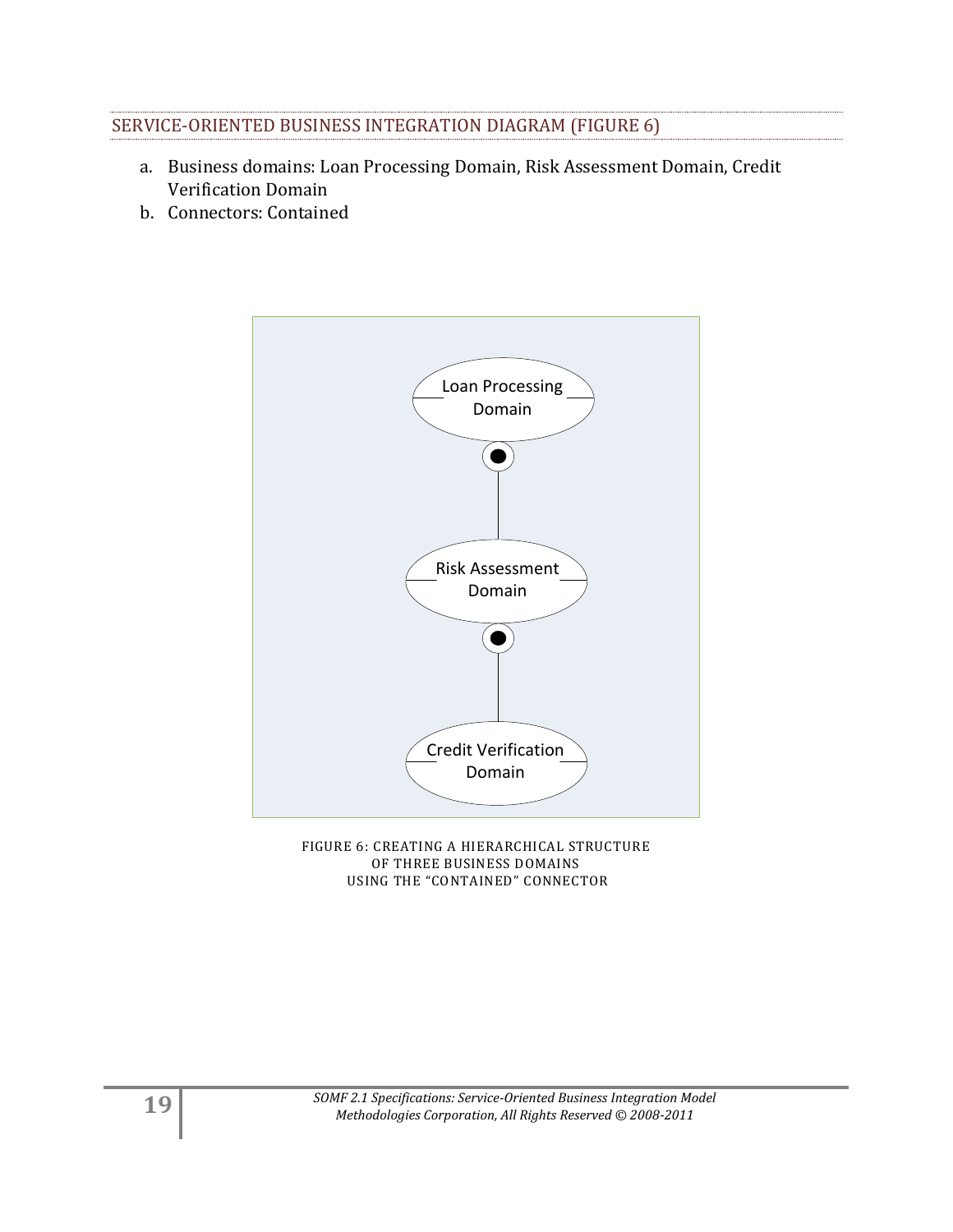### SERVICE-ORIENTED BUSINESS INTEGRATION DIAGRAM (FIGURE 7)

- a. Domains: Trading Domain Cluster, Mutual Funds Trading Domain, Equity Trading Domain
- b. Connector: Contained



FIGURE 7: TWO BUSINESS DOMAINS CONTAINED IN A DOMAIN CLUSTER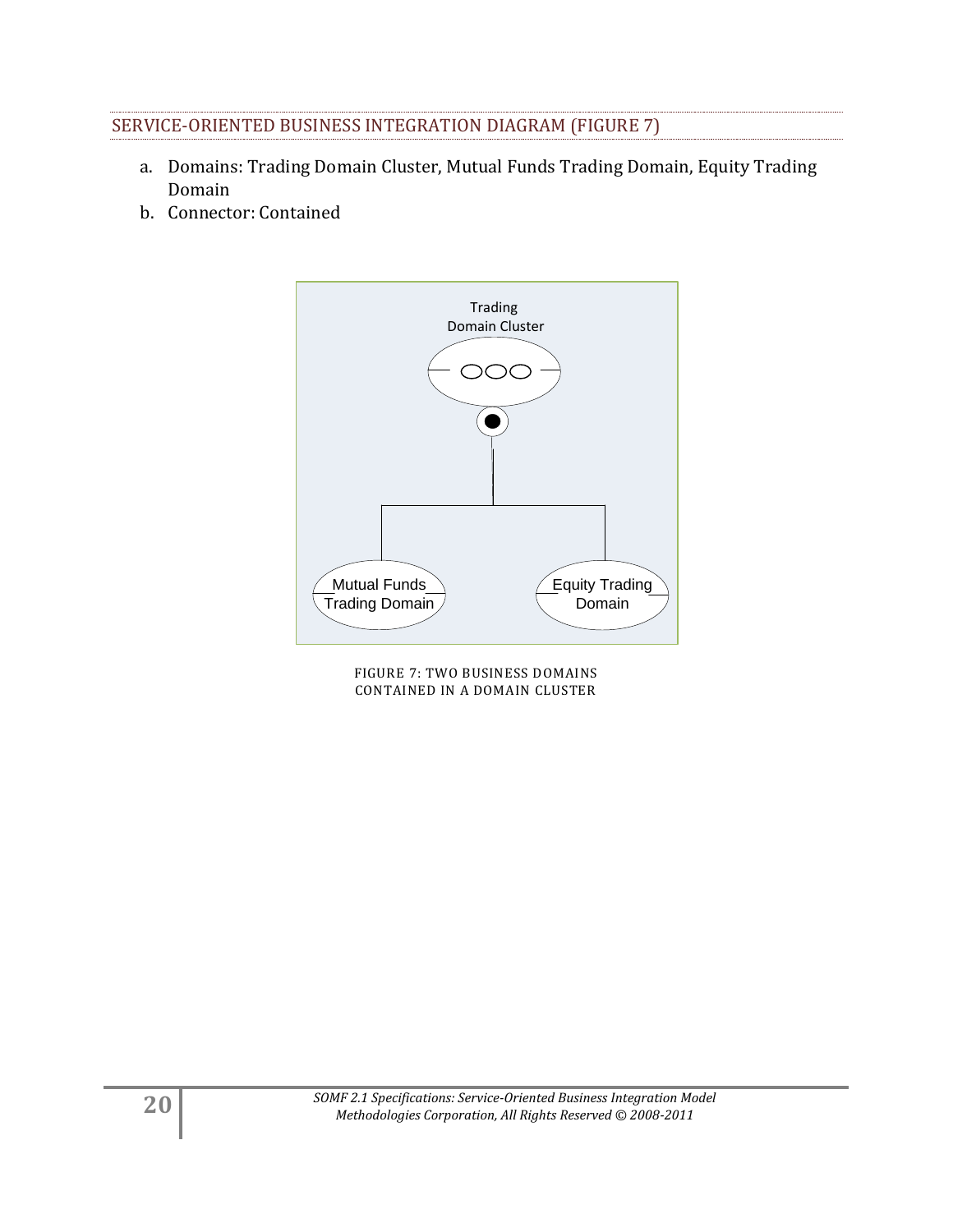#### SERVICE-ORIENTED BUSINESS INTEGRATION DIAGRAM (FIGURE 8)

- a. Business Tier Cluster: Human Resources
- b. Business Tiers: Training, Benefits
- c. Business domains: Employee Training Services, Employee Benefits Services
- d. Connectors: Contained



#### FIGURE 8: A TIER CLUSTER CONTAINS TWO DISTRIBUTED BUSINESS TIERS, EACH OF WHICH CONTAINS A BUSINESS DOMAIN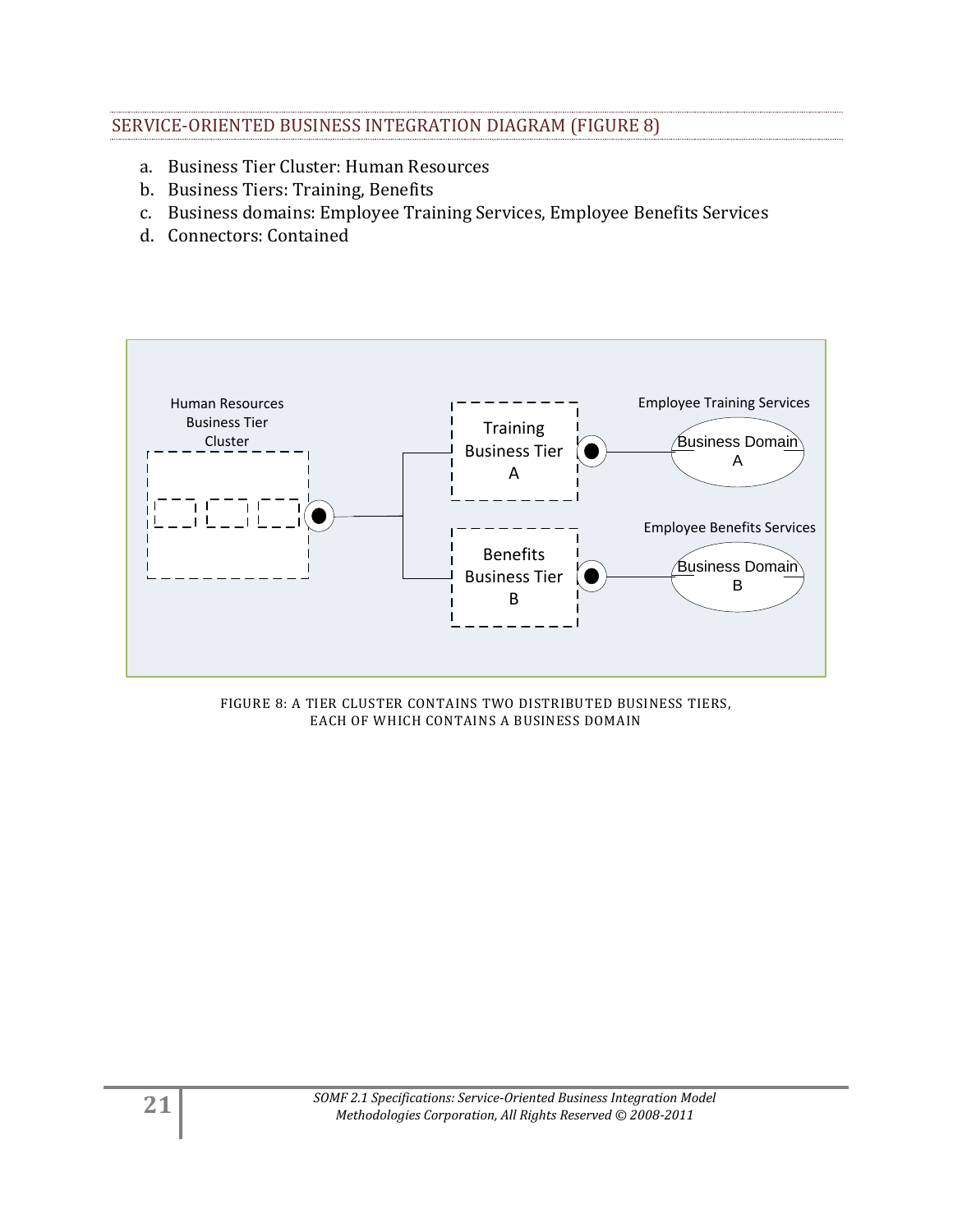#### SERVICE-ORIENTED BUSINESS INTEGRATION DIAGRAM (FIGURE 9)

- a. Geographical locations:
	- o Continent: North America
	- o Region: Northeast
	- o Zone: Upstate New York
- b. Connectors: Located



FIGURE 9: DEPICTING THE GEOGRAPHICAL LOCATION OF A BUSINESS DOMAIN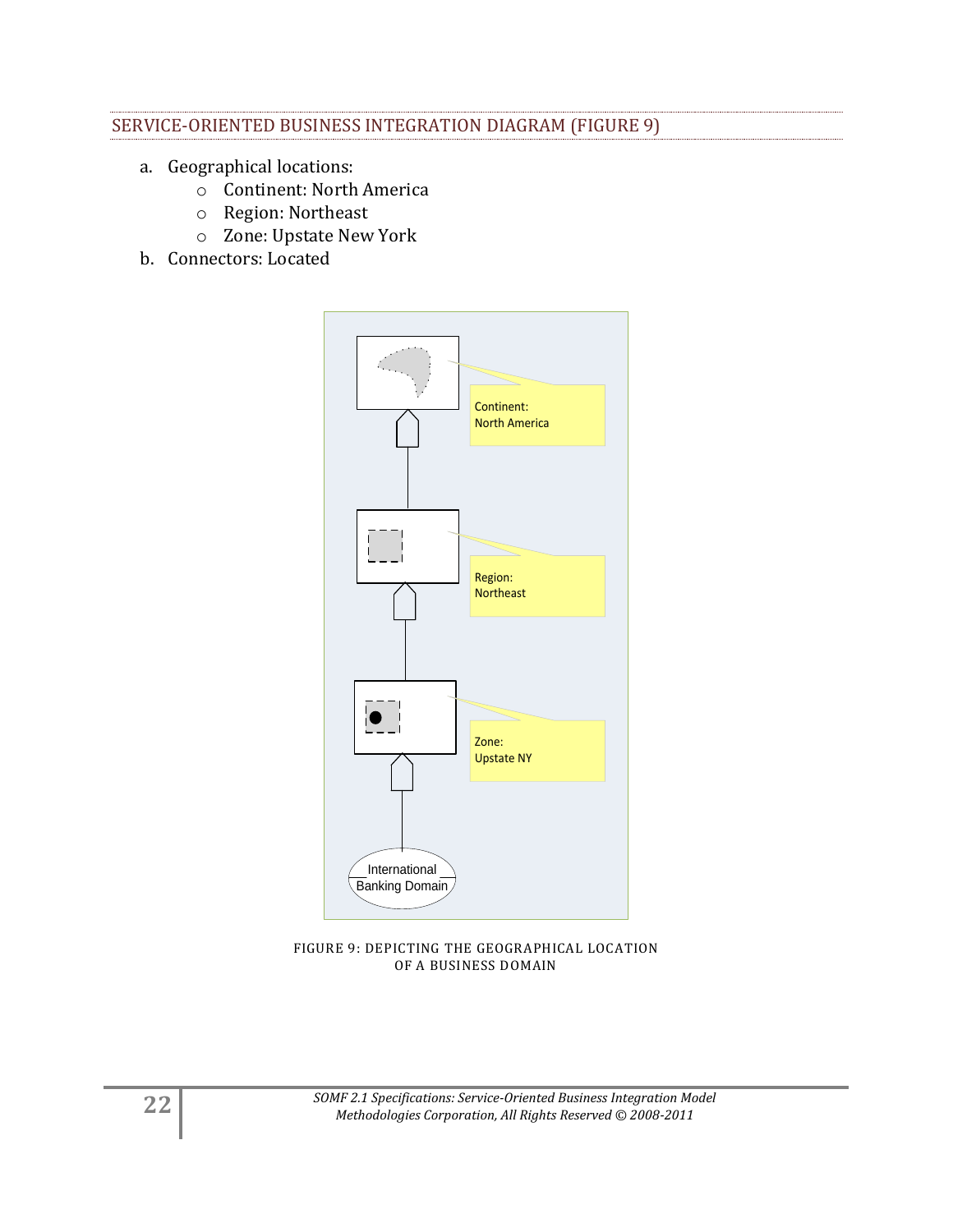#### SERVICE-ORIENTED BUSINESS INTEGRATION DIAGRAM (FIGURE 10)

- a. Service: Customer Lookup Atomic Service
- b. Organizational boundaries: Life Insurance Inc., Car Insurance Inc.
- c. Life Insurance Inc. Organizational Boundary contains the Life Insurance Domain
- d. Car Insurance Organizational Boundary contains that Car Insurance Domain
- e. Connectors: Integrated, Disintegrated



FIGURE 10: INTEGRATING A SERVICE WITH TWO BUSINESS DOMAINS, EACH OF WHICH RESIDES IN A DIFFERENT ORGANIZATIONAL BOUNDARY, AND DISINTEGRATING THE SERVICE FROM A THIRD BUSINESS DOMAIN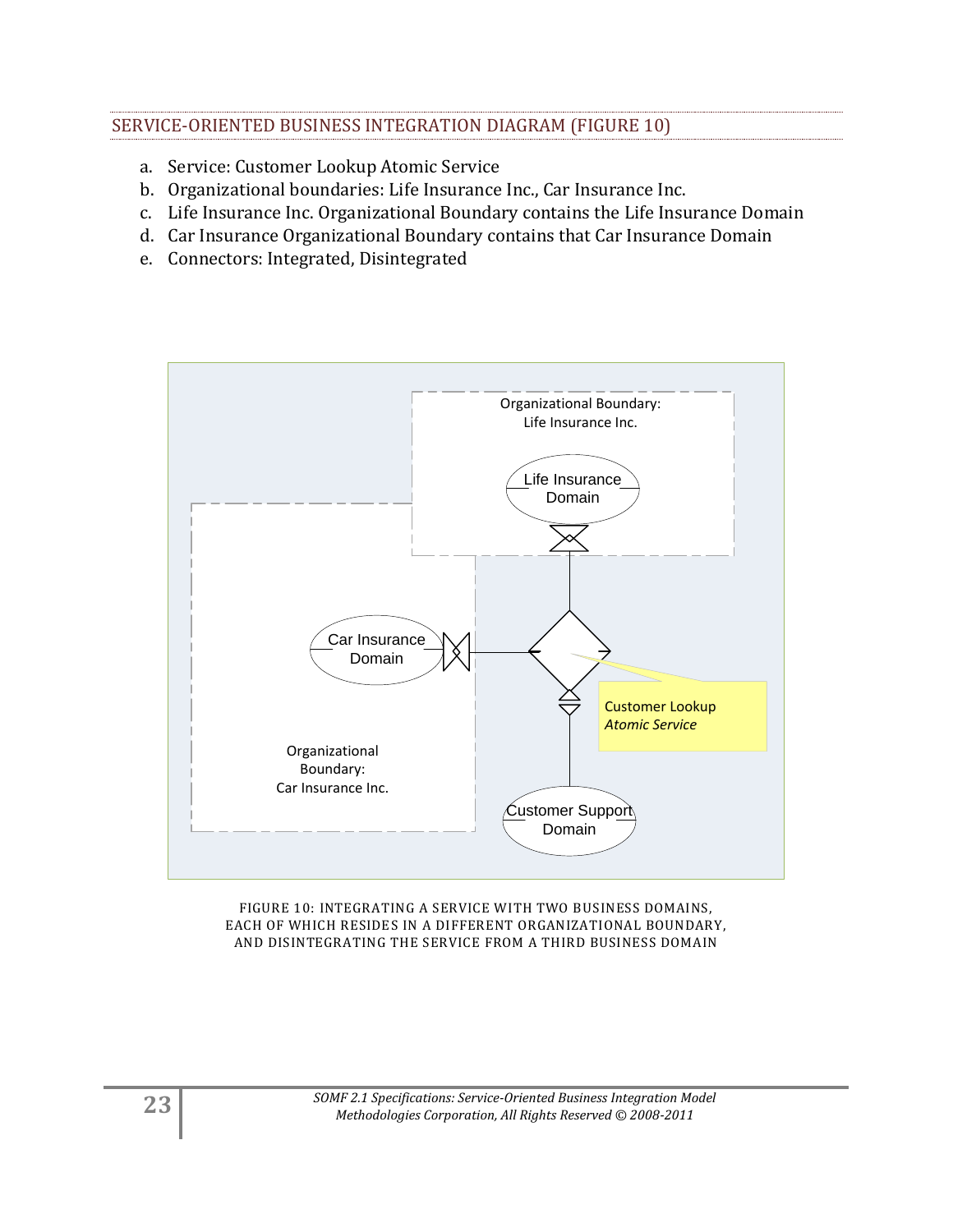#### SERVICE-ORIENTED BUSINESS INTEGRATION DIAGRAM (FIGURE 11)

- a. Domain: Small Business Banking Domain
- b. Integration perspective: Management Perspective
- c. Services: Analytical Reporting Composite Service, Compliance Service Cluster
- d. Connectors: Perspective of…, Integrated



FIGURE 11: SERVICE INTEGRATION WITH A BUSINESS DOMAIN THROUGH A CONTEXTUAL PERSPECTIVE